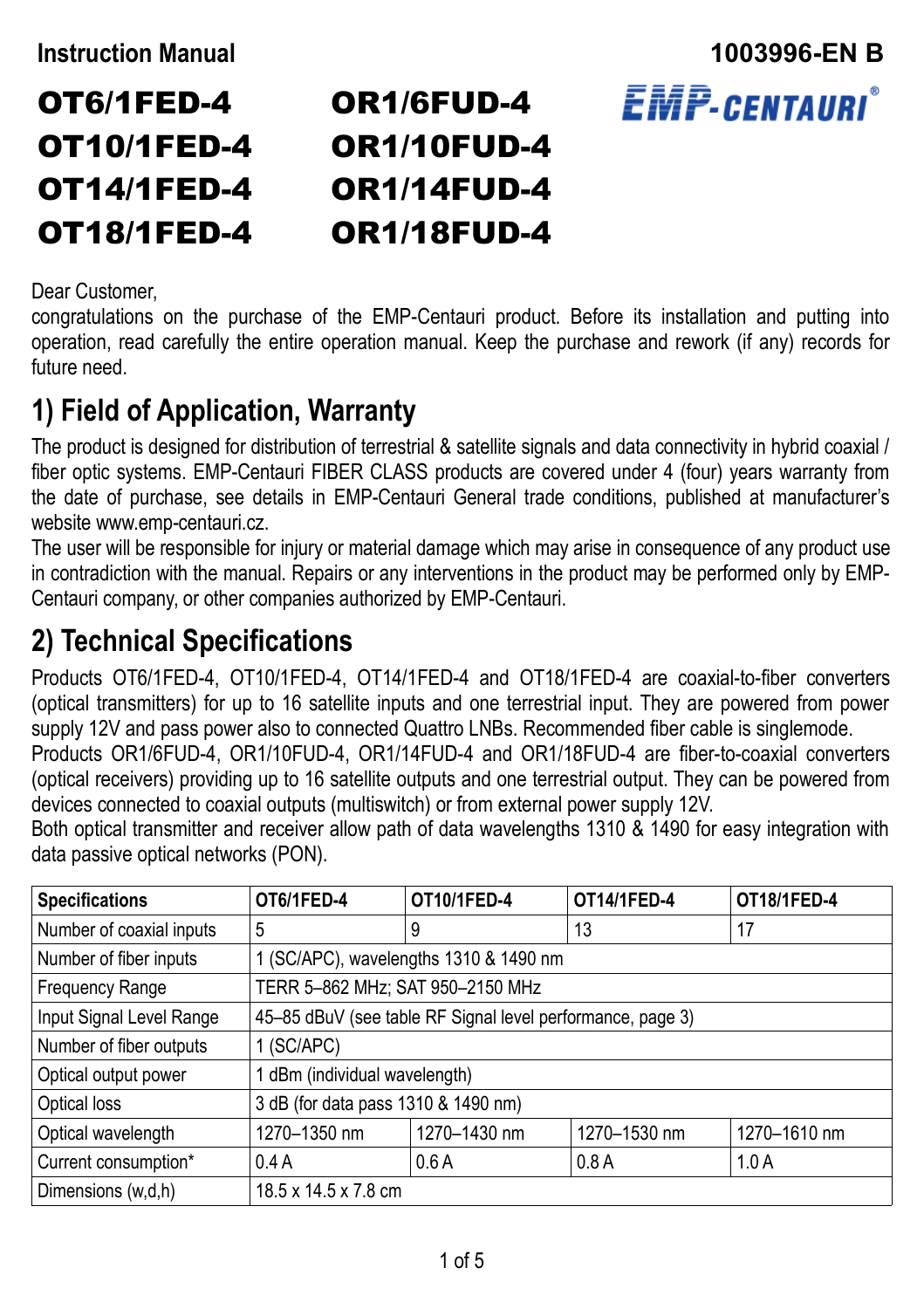| <b>Specifications</b>          | OT6/1FED-4        | OT10/1FED-4 | <b>OT14/1FED-4</b> | <b>OT18/1FED-4</b> |
|--------------------------------|-------------------|-------------|--------------------|--------------------|
| <sup>1</sup> Temperature Range | $-25$<br>∴ +50 °C |             |                    |                    |

\*for total consumption add consumption of powered LNBs

| <b>Specifications</b>     | OR1/6FUD-4                                                   | <b>OR1/10FUD-4</b> | <b>OR1/14FUD-4</b> | <b>OR1/18FUD-4</b> |  |  |
|---------------------------|--------------------------------------------------------------|--------------------|--------------------|--------------------|--|--|
| Number of fiber inputs    | 1 (SC/APC)                                                   |                    |                    |                    |  |  |
| Optical input power       | $-20$ $+5$ dBm                                               |                    |                    |                    |  |  |
| Optical wavelength        | 1270-1350 nm<br>1270-1430 nm<br>1270-1530 nm<br>1270-1610 nm |                    |                    |                    |  |  |
| Number of coaxial outputs | 5                                                            | 9                  | 13                 | 17                 |  |  |
| <b>Frequency Range</b>    | TERR 5-862 MHz; SAT 950-2150 MHz                             |                    |                    |                    |  |  |
| Output Signal Level Range | 50-95 dBuV (see table RF Signal level performance, page 3)   |                    |                    |                    |  |  |
| Number of fiber outputs   | 1 (SC/APC), wavelengths 1310 & 1490 nm                       |                    |                    |                    |  |  |
| Optical loss              | 3 dB (for data pass 1310 & 1490 nm)                          |                    |                    |                    |  |  |
| Current consumption*      | 60 mA                                                        | $90 \text{ mA}$    | 120 mA             | 150 mA             |  |  |
| Dimensions (w,d,h)        | $18.5 \times 14.5 \times 5.5$ cm                             |                    |                    |                    |  |  |
| Temperature Range         | $-25$ +50 °C                                                 |                    |                    |                    |  |  |

# **3) Product Takeover**

Make sure that the product is not damaged. Please contact your dealer in the case of damage.

# **4) Product Storing and Installation**

#### **We recommend the device to be installed and serviced by the qualified technician.**

The product must not be stored and installed:

- in the place with excessive humidity
- in the place with dropping or splashing water,
- in the place with excessive dust pollution, mechanical vibrations or impacts
- in the place out of temperature limits specified in the section 2) Technical Specifications
- close to heat sources (radiators or air ventilators, direct sunshine etc.)
- in the reach of children

Use the apparatus only in moderate climates (not in tropical climate).

Fix the product firmly on a wall or another hard and inflammable surface with screws and dowels.

## **5) Product Connection**

Connect the product in accordance with this manual and valid regulation. Use high-quality 75  $\Omega$  coaxial cable designed for satellite reception. Mount the F connectors (screw, crimp or compress type) on the ends of coaxial cables. Connect the F connectors into the F sockets of product and fasten them with an appropriate force. The coaxial cables shall not be broken, the minimum bending radius should be 5 cm. Fiber cable (recommended single mode) must be terminated with SC/APC connector.

#### **Optical transmitter:**

- Connect F sockets marked "A" "D" with LNB outputs (recommended LNB type is Quattro)
- Connect input F socket marked "TERR" with output of terrestrial antenna, eventually with output of terrestrial amplifier or channel processing equipment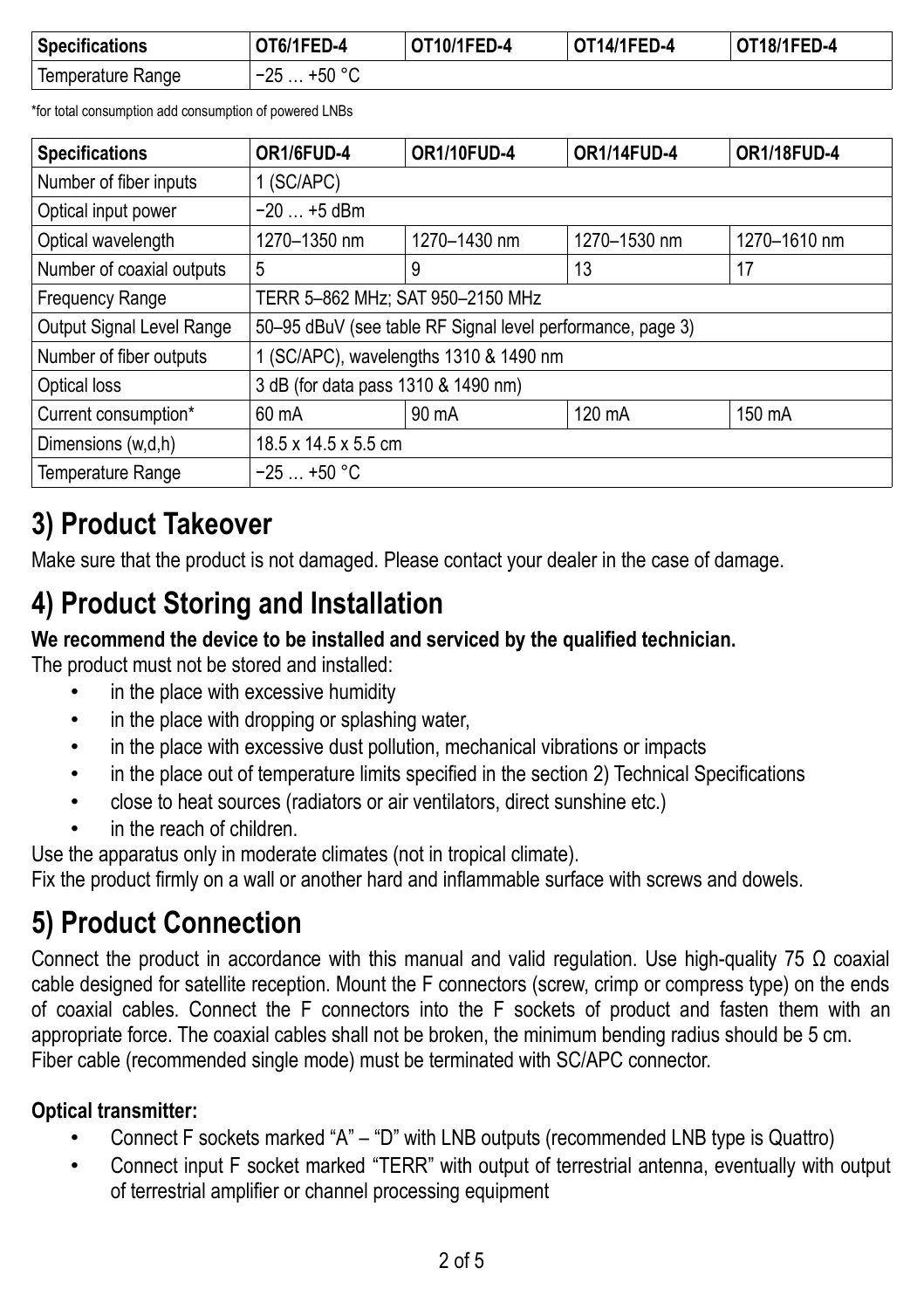- Connect SC/APC socket to PON data headend (OLT)
- Connect output SC/APC socket to other optical device (splitter, receiver)
- Connect DC2.1 socket marked "DC 12V" with power supply
- Connect connector marked with protective bounding symbol with protective bounding conductor

#### **Note: Use only Quattro LNB. If optical splitting is required, use PLC splitters.**

#### **Optical receiver:**

- Connect input SC/APC socket to other optical device (splitter, transmitter)
- Connect F sockets marked "A" "D" with inputs of attached multiswitch or other coaxial device\*
- Connect output F socket marked "TERR" with output of terrestrial antenna, eventually with output of terrestrial amplifier or channel processing equipment
- Connect SC/APC socket to PON splitter or user terminal (ONU)
- Connect DC2.1 socket marked "DC 12V" with power supply\*\*
- Connect connector marked with protective bounding symbol with protective bounding conductor

\* RF signals put in transmitter's inputs appear at corresponding of receiver's outputs

\*\* if DC power is present in SAT coaxial cables, external power supply is not necessary

| RF Signal level performance                   | <b>Recommended input RF level</b> | RF gain / loss |                 |
|-----------------------------------------------|-----------------------------------|----------------|-----------------|
| based on optical link configuration           | Min                               | Max            |                 |
| Transmitter - receiver, direct connection     | 45 dBuV                           | 85 dBuV        | 10 $dB$ (gain)  |
| Transmitter - 2way splitter (PLC) - receiver  | 50 dBuV                           | 85 dBuV        | 4 dB (gain)     |
| Transmitter - 4way splitter (PLC) - receiver  | 55 dBuV                           | 85 dBuV        | $-2$ dB (loss)  |
| Transmitter - 8way splitter (PLC) - receiver  | 60 dBuV                           | 85 dBuV        | $-8$ dB (loss)  |
| Transmitter - 16way splitter (PLC) - receiver | 65 dBuV                           | 85 dBuV        | $-14$ dB (loss) |
| Transmitter - 32way splitter (PLC) - receiver | 70 dBuV                           | 85 dBuV        | $-20$ dB (loss) |

The wiring examples are shown in the section 9) Example of use or at the website www.emp-centauri.cz.

# **6) Safety**

Due to security reasons the product and wiring in which the product is connected, must be grounded properly. Make sure the antennas are grounded properly. Connect all devices to power grid only after all connections are finished and checked. Never work on the wiring (including satellite receivers, TVs) during or before a storm. A lightning stroke into the antenna may cause dangerous overvoltage in the product metallic parts.

# **7) Product Maintenance**

**Always disconnect the product from the power supply and coaxial wiring before performing any maintenance of the product.** If you have to enter places with a risk of fall, pay attention to your safety. Use only dry cloth to clean the product and do not use any liquid agents.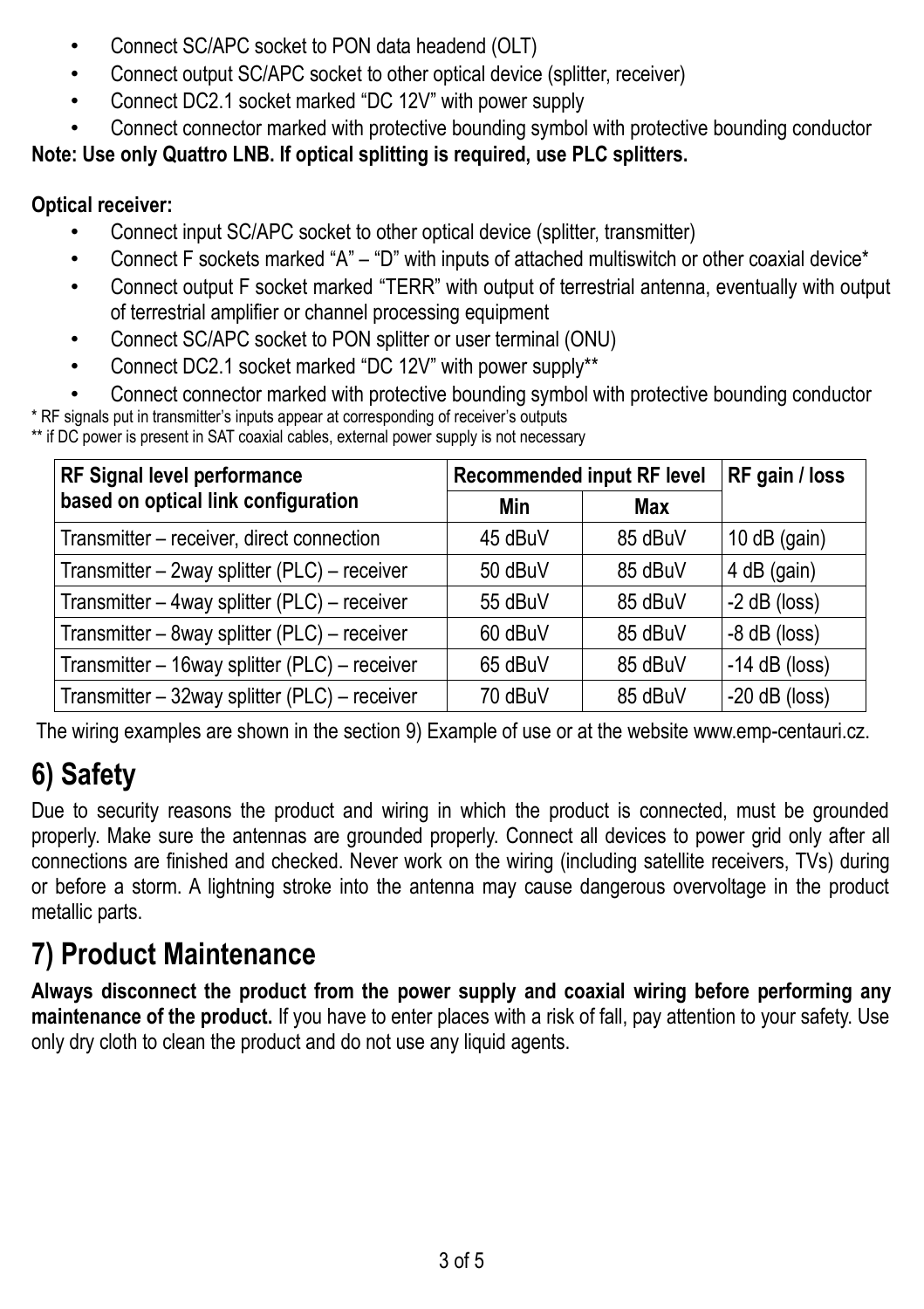# **8) Symbols Explanation**

| $\epsilon$ | certificate of conformity                                                                                                                                                                                                                                         | $\perp$ | Protective ground | Invisible laser radiation |
|------------|-------------------------------------------------------------------------------------------------------------------------------------------------------------------------------------------------------------------------------------------------------------------|---------|-------------------|---------------------------|
| 図图         | According to EU directive, electric and electronic devices which are identified by one of the<br>following symbols must not be disposed of together with municipal waste. When disposing of<br>the old device, use local waste collection and separation systems. |         |                   |                           |

## **10) Contact**

**Manufacturer**: EMP-Centauri s.r.o. 5. kvetna 690 339 01 Klatovy Czech Republic

tel: (+420) 376 323 813 (sales) tel: (+420) 376 323 853 (tech. support) info@emp-centauri.cz www.emp-centauri.cz